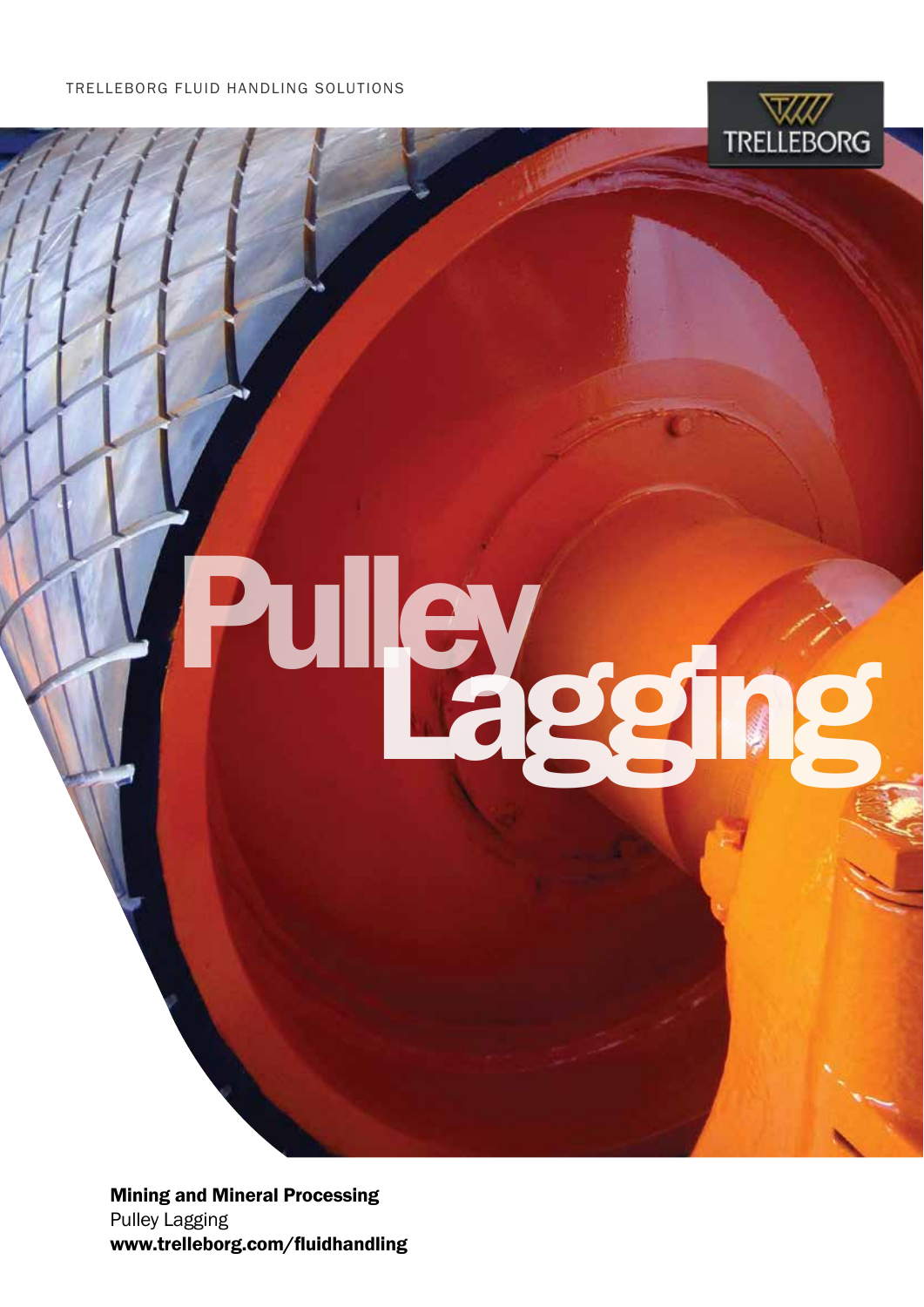

## PULLEY LAGGING

Trelleborg supply a complete range of pulley lagging including:

- Hot vulcanized rubber, plain or diamond grooved
- Cured diamond groove rubber sheet
- Cured diamond groove rubber sheet strips
- Ceramic drive and non drive lagging strips
- Special rubber compounds if required.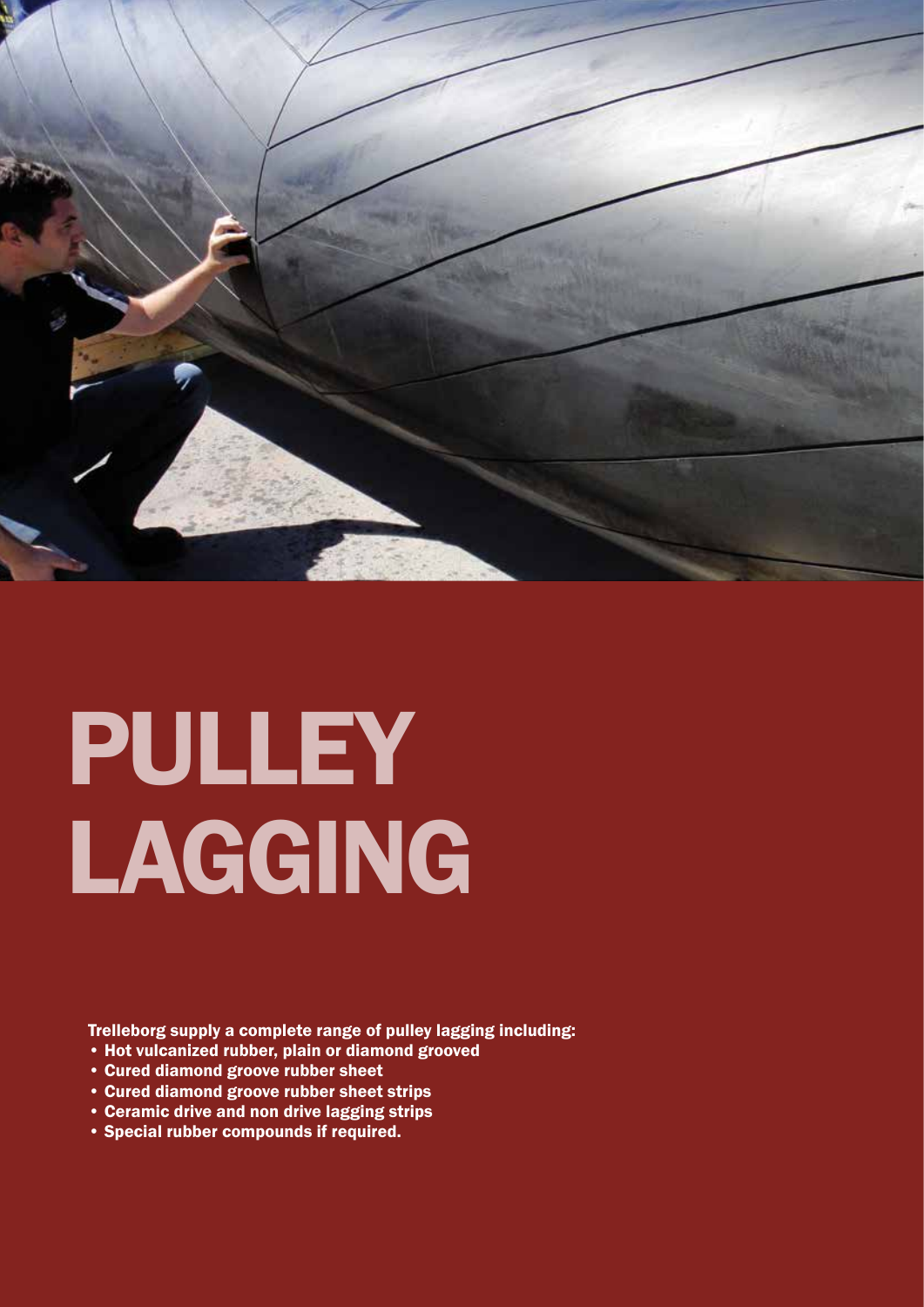



*Cold Lagging Strip Lagging*



*Diamond Groove Drive Pulley Ceramic Non Drive Ceramic*





## Trelleborg Pulley Lagging product table

| <b>Description</b>                         | <b>Dimensions</b>                   |
|--------------------------------------------|-------------------------------------|
| <b>Diamond Groove Pulley Lagging</b>       | 10mm thick x 1500mm x 10 mtrs       |
| <b>Diamond Groove Pulley Lagging</b>       | 12mm thick x 1500mm x 10 mtrs       |
| <b>Diamond Groove Pulley Lagging</b>       | 19 mm thick x $1500$ mm x $10$ mtrs |
| <b>Diamond Groove Pulley Lagging Strip</b> | 10mm thick x 205mm x 85 mtrs        |
| <b>Diamond Groove Pulley Lagging Strip</b> | 12mm thick x 205mm x 85 mtrs        |
| <b>Ceramic Pulley Lagging</b>              | 215mm x 12mm x 6.5 mtrs             |



### Trelleborg service

Trelleborg can provide a complete service by:

- Removing worn lagging
- Abrasive blasting
- Re lagging
- Trimming and painting.

Trelleborg refurbish drive and non drive pulleys and all types of rollers such as idlers, squeeze rollers, return rollers, etc using either cured sheet or strip rubber or hot rubber lining in our 2.4 x 12 mtr autoclave.